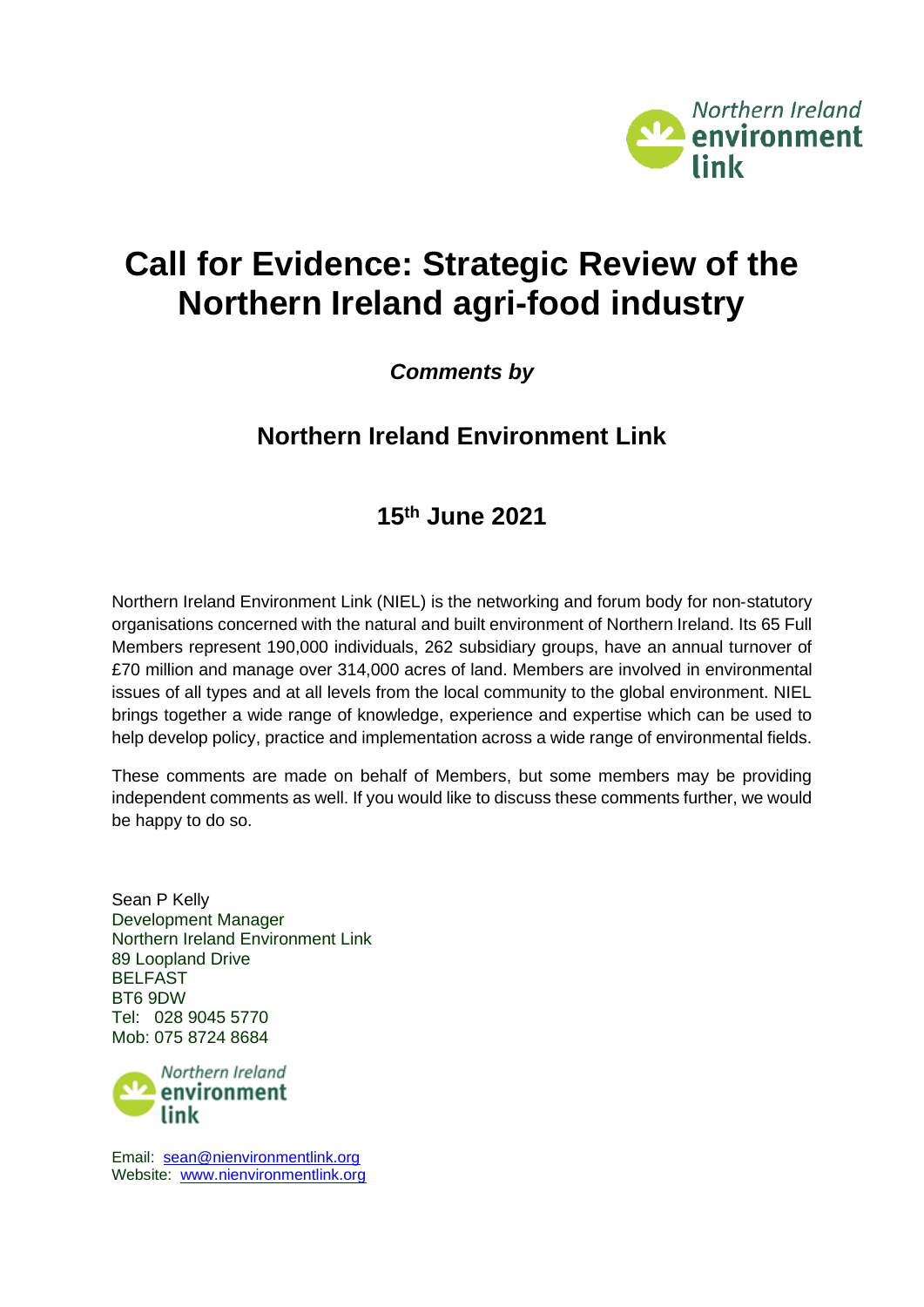## **Summary points**

- With public concern around the nature and climate emergency increasing there are opportunities for 'brand NI' based on sustainability, with the product being the character and health of the landscape as much as the food itself.
- This will require a significantly different approach to farming and land use compared to what has been delivered in the past
- We must avoid a situation where a 'clean, green' image is promoted whilst environmental indicators show no sign of improvement
- Accreditation schemes such as 'Fair to Nature' can help secure a market premium for farmers whilst ensuring that marketing and promotion is authentic and based on genuine environmental delivery
- Promoting healthy, sustainable diets can play an important role in helping the public make choices which do not result in environmental degradation, either at home or abroad.
- This can be supported by providing a clear and robust set of principles for what constitutes healthy and sustainable eating patterns. - including a 'less but better' approach to the consumption of livestock products
- For the agri-food sector to be sustainable in the long term, efforts to drive innovation and productivity must be coherent with those aimed at protecting, restoring and enhancing the natural environment
- A focus on achieving greater levels of profitability is of equal importance. In some cases, focusing on this objective will not necessarily be contingent on increasing productivity in some farming systems and locations
- Achieving the right balance of outputs from land will necessitate significant changes in how we approach land management and resource use.
- We need a more strategic approach to determining what objectives are delivered from our land and where best they can be achieved
- There is a strong intervention logic to focus public money on the delivery of public goods, due to the high degree of market failure associated with environmental outcomes
- The central focus of any future policy should be on maintaining and improving the environment and the value of our natural capital.
- In developing agricultural mitigation strategies, the focus should be on delivering interventions which maximise co-benefits and avoid negative outcomes
- To achieve net zero climate targets, farmers must be inspired to be part of the solution
- In order to achieve meaningful change, there is a need for enhanced knowledge, targeted not just at farmers, but policy makers, researchers, advice providers, supporting sectors and the wider industry
- Expanding the funding available to drive restoration of the natural environment requires private sector and non-Governmental finance
- This can be facilitated by the introduction of quantifiable long-term objectives for environmental restoration, developing a better understanding of the quality and extent of natural assets and providing land managers with the confidence that investment in nature will be recognised
- There needs to be significant investment in research and education to develop opportunities for positive environmental management in agriculture
- This will help change the narrative around farming and the environment, with the win-win benefits of positive environmental management being acknowledged, accepted and most importantly implemented as part of best practise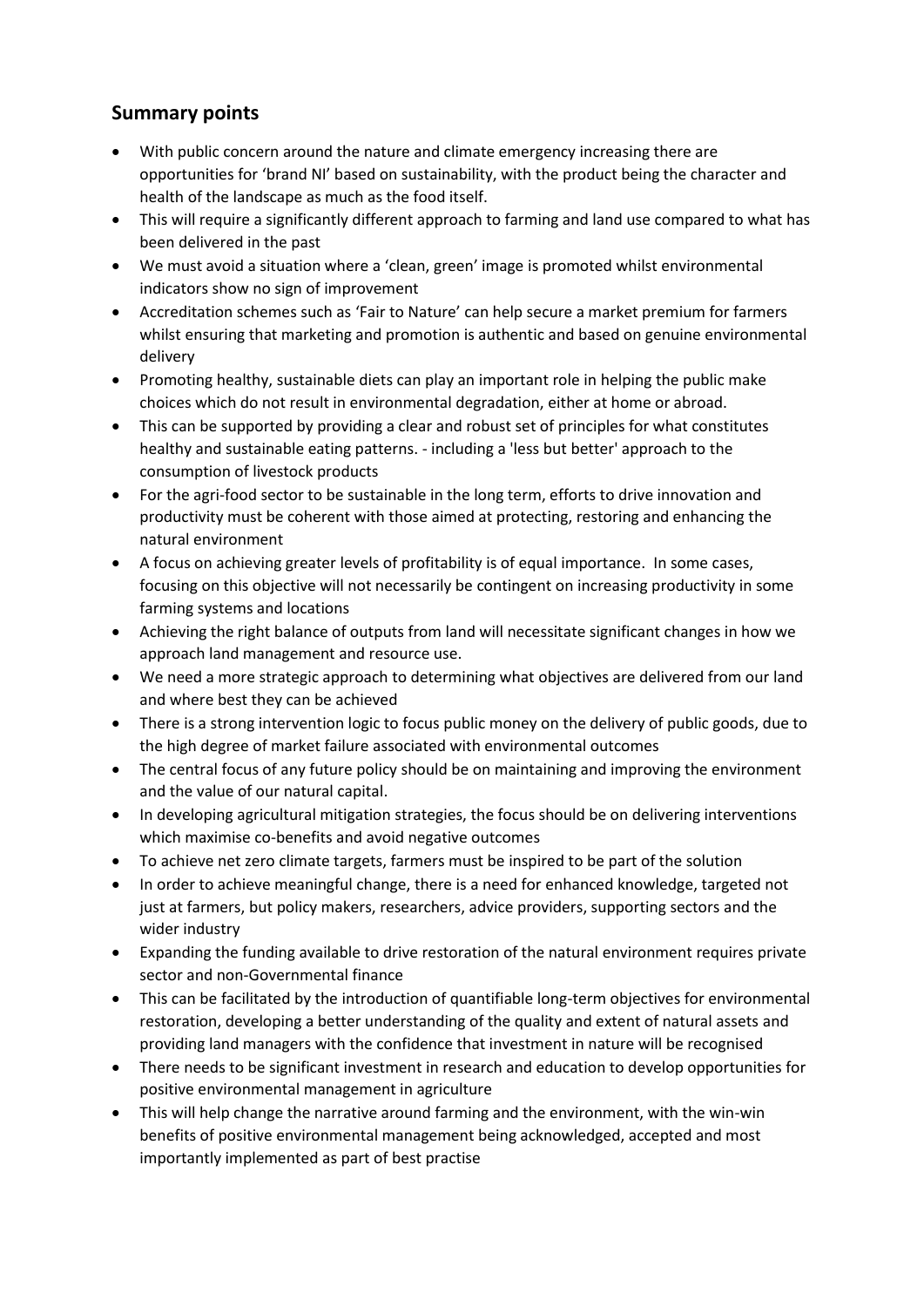### **Introduction**

NIEL welcomes the opportunity to provide evidence to the Independent Strategic Review of the Northern Ireland Agri-Food Industry, which will play a significant role in setting the future direction of travel for food and farming in Northern Ireland. Our current food and farming system is facing numerous challenges, from volatility in farm gate prices, public health crises, food poverty, food waste, climate change and environmental degradation. There is a clear need for urgent change to address these issues and deliver a new system that is not only good for people, but also nature and climate. We therefore urge this important review to consider the vital role that protecting and restoring nature must play in delivering a long-term sustainable food and farming system. Our response has been based around, but not limited to the key points within the call for evidence.

## **The unique story the Northern Ireland agri-food sector can tell, marketing opportunities and branding**

With public concern around the nature and climate emergency increasing<sup>1</sup>, agriculture and land use in Northern Ireland will come under increasing scrutiny. This brings immense challenges but also opportunities to ensure that Northern Ireland's agri-food sector is a genuine leader in sustainable food production, farming and land management. Such moves could help create a 'brand NI' based on sustainability, with the product being the character and health of the landscape as much as the food itself. To get there will require a significantly different approach to farming and land use.

To date, Northern Ireland has incentivised a model of farming that has often resulted in poor land management and long-term declines in a range of environmental indicators, including biodiversity, Greenhouse Gas emissions, declining water and air quality. The current approach to farming and land use is not sustainable. If land continues to be used as it has been in the past, it will not maintain long term, sustainable food production or provide the required solutions to address the nature and climate emergency. Any moves to build a brand for Northern Ireland based on sustainability, must be backed up by meaningful action to address some of the significant challenges facing nature, the environment and climate. We must avoid a situation where we promote 'brand NI' based on a 'clean, green' image whilst environmental indicators show no sign of improvement. Such moves would only serve to undermine credibility at a time when consumers are becoming increasingly aware of the environmental footprint of their food.

#### Promoting sustainable, nature friendly food consumption

It is not only how we produce our food which impacts nature but also our food choices. To avoid 'offshoring' our environmental impact we must seek to reduce our overall ecological footprint. Promoting healthy, sustainable diets can play a key role in doing this, helping the public make choices which do not result in environmental degradation, either at home or abroad. This can be supported by providing a clear and robust set of principles for what constitutes healthy and sustainable eating patterns - including a 'less but better<sup>2</sup>' approach to the consumption of livestock products. There are opportunities within this strategic review and within Northern Ireland's upcoming food policy to

<sup>&</sup>lt;sup>1</sup> An RSPB public opinion poll in March 2020 found: 79% of respondents concerned or strongly concerned about the current state of nature and the environment in NI; 83% of respondents agree or strongly agree that we should have new laws and policies to better protect nature; 83% of respondents agree or strongly agree that a larger portion of funding should be given to farmers to help deliver

environmental improvements; 68% of respondents agree or strongly agree that NI have a target to reach net zero emissions by 2045 <sup>2</sup> A less but better approach to livestock production means: meat and dairy production that does not include feedstocks linked to deforestation, global habitat and biodiversity loss; livestock production operations that does not result in damage to natural habitats, impact species or pollution of the surrounding environment; grazing livestock systems, deliver high biodiversity outcomes on semi-natural habitats; away from semi-natural habitats, at least 10% of the farmed area is managed for wildlife.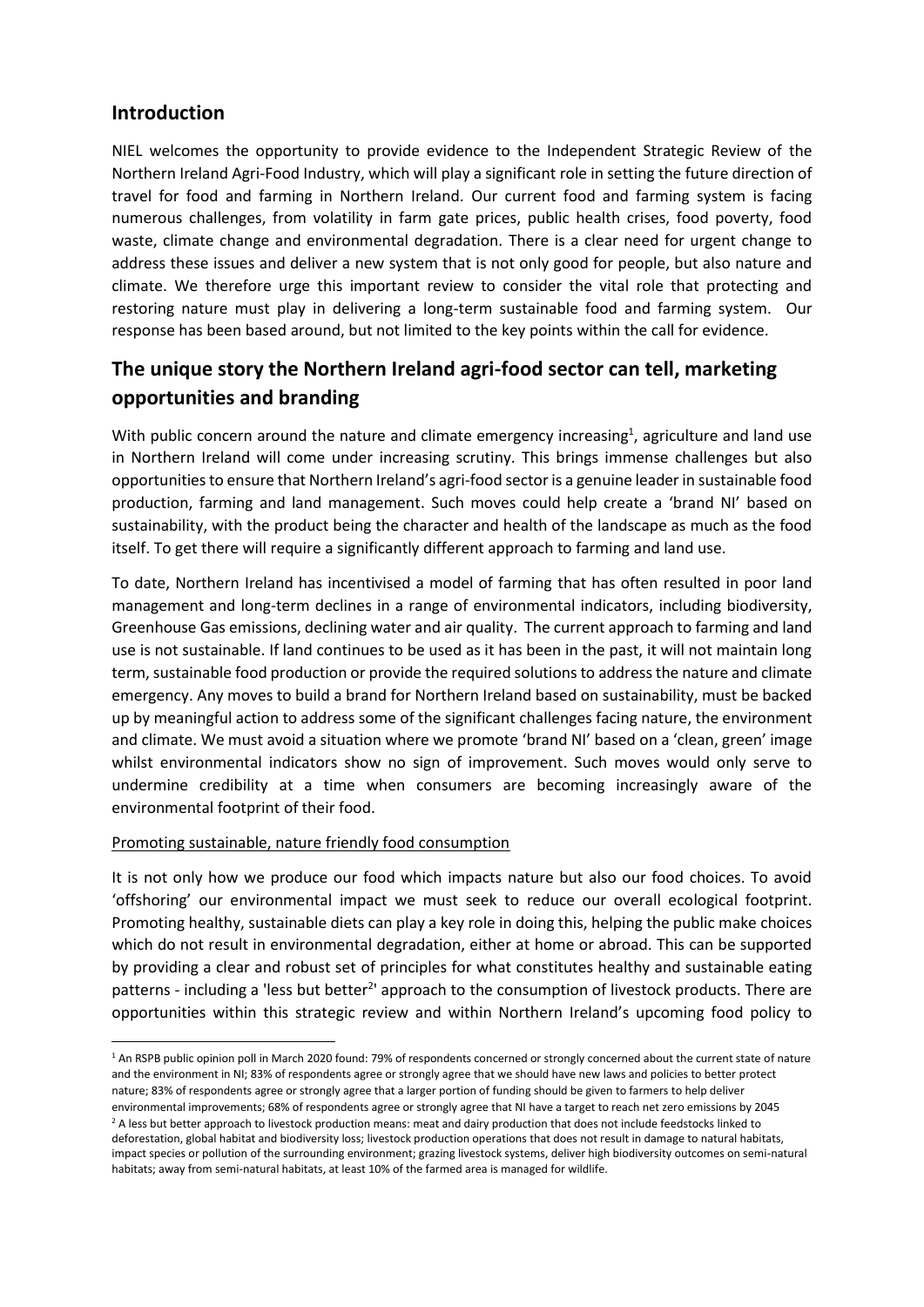ensure that the best food choices for people's health and for nature are clear and accessible and that unsustainable products are removed from shelves.

## **Productivity of the sector**

For the agri-food sector to be sustainable in the long term, efforts to drive innovation and productivity must be coherent with those aimed at protecting, restoring and enhancing the natural environment. In achieving such coherence, we can ensure that the natural capital on which farming and food production depends, is maintained and restored, improving the resilience of farming to future change, and improving our long-term food security through building the productive capacity of our land.

As such, we question whether a broad brush move towards increasing productivity is appropriate for the whole agriculture sector in Northern Ireland. For example, 58% of all farm holdings in NI are found in Less Favoured Areas representing 55% of the total farmed area. These farms, particularly those in formerly classified Severely Disadvantaged Areas (SDAs) face inherent limitations to increasing their productivity in comparison to their low-lying counterparts<sup>3</sup>. They would face significant difficulties in increasing productivity at the farm scale and a broad push towards this aim could have significant negative ramifications for the environment in these areas.

For example, recent European assessments estimate that many High Nature Value farming systems fall within LFAs. These HNV areas often support a mixture of priority habitats including blanket bog, heather moorland, and extensively managed rough grassland which in many cases, are reliant on sympathetic agricultural management to maintain their biodiversity value. A broad push towards increased productivity based on high-input high-output models would be counterproductive to meeting biodiversity objectives in many of these areas. To avoid these unintended impacts, we need to determine the most beneficial outcomes for different sectors and geographic areas. A one size fits all approach towards increasing productivity will fail to do this. Already we have seen the negative impacts of a 'going for growth' strategy focused primarily on increasing output. This broad productivity push has resulted in significant environmental costs which we are now trying to deal with. Although this strategy sought to drive sustainable growth for agriculture in NI, to date this has not been achieved. We need to take a more detailed view as to where increases in efficiency and productivity can provide a range of benefits and must ensure that they are achieved in a way that is innovative, resilient, sustainable and humane.

To help achieve these objectives there needs to be a stronger recognition that effective environmental land management can lead to increases in productivity. For example, introducing wide spaced trees into permanent grassland can increase the length of time animals can remain out on pasture by 14-17 weeks per year<sup>4</sup>. This can also have a significant effect on grass utilisation and ammonia emissions. Similarly, appropriate soil and grassland management for breeding waders has numerous benefits on productivity, including better quality grazing for cattle and more eligible land to farm.

Furthermore, we would emphasise that a focus on achieving greater levels of profitability is of equal importance, and that in some cases focusing on this objective will not necessarily be contingent on increasing productivity in some farming systems and locations. This is particularly relevant for extensive livestock farming in economically marginal areas, which can be more profitable than more intensive, high-input, high-output business models; especially if producers engage in activities that add value, taking on roles within the supply chain. As well as more, profitable, they are also likely to

<sup>3</sup> [https://www.cumulus-consultants.co.uk/documents/The-potential-impacts-of-Brexit-for-farmers-and](https://www.cumulus-consultants.co.uk/documents/The-potential-impacts-of-Brexit-for-farmers-and-farmland-wildlife-in-UK-23.10.17.pdf)[farmland-wildlife-in-UK-23.10.17.pdf](https://www.cumulus-consultants.co.uk/documents/The-potential-impacts-of-Brexit-for-farmers-and-farmland-wildlife-in-UK-23.10.17.pdf)

<sup>4</sup> <https://www.afbini.gov.uk/articles/agroforestry-and-agforward#toc-5>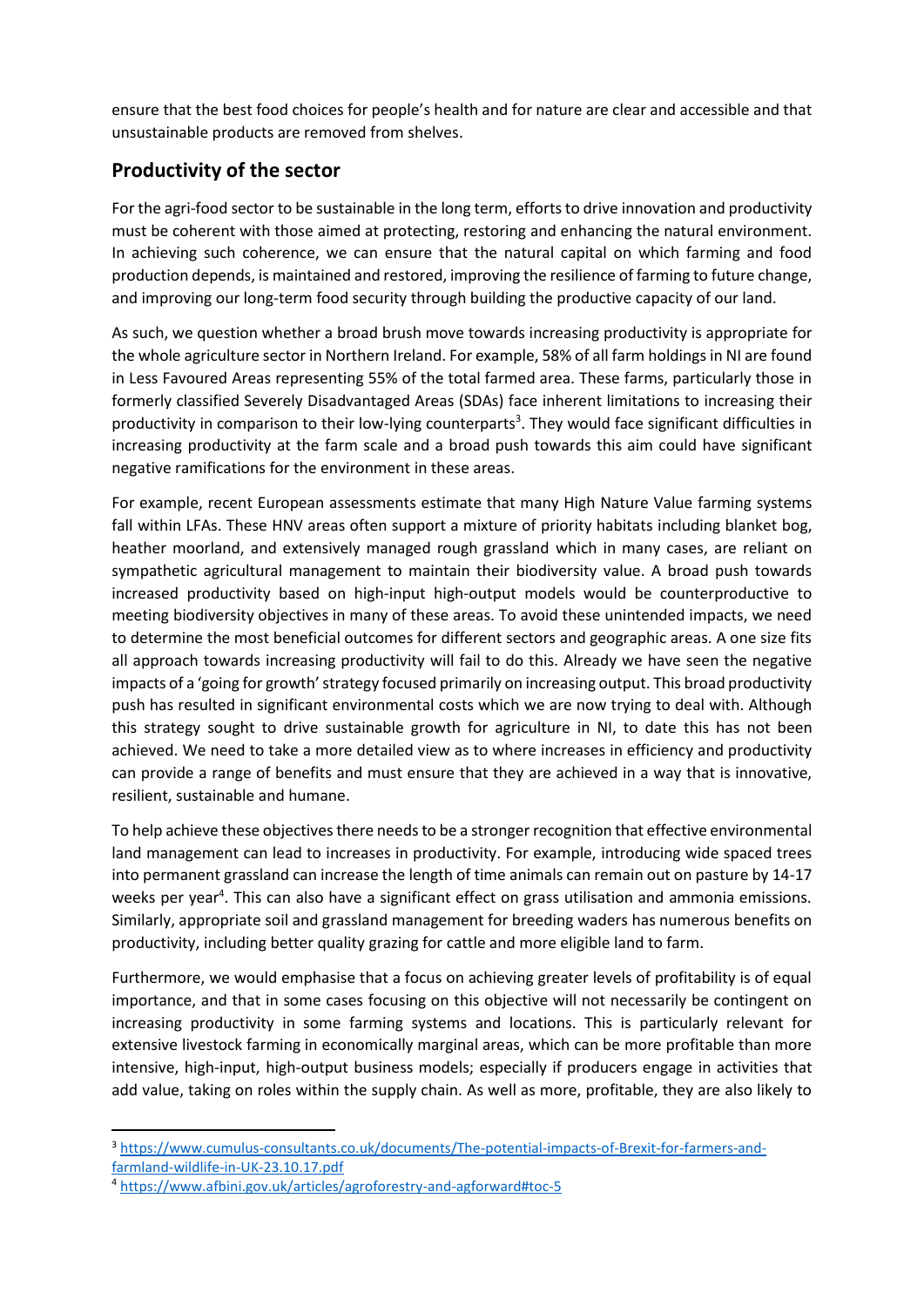deliver higher quality environmental outcomes. These points have been reinforced by recent research which has analysed the accounts of over 80 farm businesses in upland and marginal areas. The research found that reducing output to a level where stock are grazed only on the farm's naturally available grass (i.e. without artificial fertilisers), increases profit (or reduces losses), through significant savings of variable costs. In turn, this can generate environmental benefits by reducing some of the environmental pressure on the land, particularly where over-grazing is an issue. The findings challenge the approach often taken by upland farmers that greater profitability automatically ensues from increasing productivity and production<sup>5</sup>.

Ultimately, these points highlight the need for a more strategic approach in determining what objectives we should aim to meet from our land and where best they can be achieved. All the landbased environment in the UK has been altered to a greater or lesser extent by human actions*.* Competing needs for food, fibre, nature, climate, and human and animal wellbeing must be balanced to ensure that these are met in a sustainable way. The imperative to deliver all of these requirements has never been more pressing in the face of ecosystem collapse, climate breakdown, and the need for equity and wellbeing for the human population. Achieving the right balance of outputs from land will necessitate significant changes in how we approach land management and resource use.

In Northern Ireland, 75% of the land is farmed. Therefore, if we are to get the right balance of outputs from our land we must be clear about our objectives. We need a rapid transition to a sustainable food and farming system that optimises our desired outputs: food for sustainable and healthy diets; net carbon sequestration; significantly reduced pollution; and space for nature and nature-based solutions to climate change. Different regions will have different optimum output based on geographical and ecological context, and different strategies will apply across different areas. Piecing this evidence together will establish a basis for a strategic approach to land use. To facilitate this approach in Northern Ireland, we recommend the following six key strands of action and policy:

- 1. Greater clarity on the objectives to deliver the best outcomes for people and nature.
- 2. Increased evidence gathering and spatial modelling to determine the optimum approach to land use in a given area for biodiversity, climate, and food production needs
- 3. Linkage policies that ensure food production is tied to delivering for nature and climate
- 4. A shift through policy and support towards sustainable farming practices for all types of food production
- 5. A strategy to alter consumption toward sustainable and healthy diets
- 6. A strategy to decrease or eliminate food waste.

## **Areas where you perceive there are market failures that are preventing the sustainable development of the sector and that may require direct government intervention**

Recently, addressing market failure has been identified as the primary justification for government intervention in relation to agriculture<sup>6</sup>. For example, the Organisation for Economic Cooperation and Development (OECD) has identified the following subjects of market failure worthy of government intervention through agriculture policies:

a. Agricultural research and innovation systems

<sup>5</sup> [https://www.wildlifetrusts.org/sites/default/files/2019-](https://www.wildlifetrusts.org/sites/default/files/2019-11/Hill%20farm%20profitability%20report%20%20FINAL%20agreed%2015%20Nov%2019.pdf)

[<sup>11/</sup>Hill%20farm%20profitability%20report%20%20FINAL%20agreed%2015%20Nov%2019.pdf](https://www.wildlifetrusts.org/sites/default/files/2019-11/Hill%20farm%20profitability%20report%20%20FINAL%20agreed%2015%20Nov%2019.pdf)

<sup>&</sup>lt;sup>6</sup> HM Treasury and Defra (2005), A Vision for the Common Agricultural Policy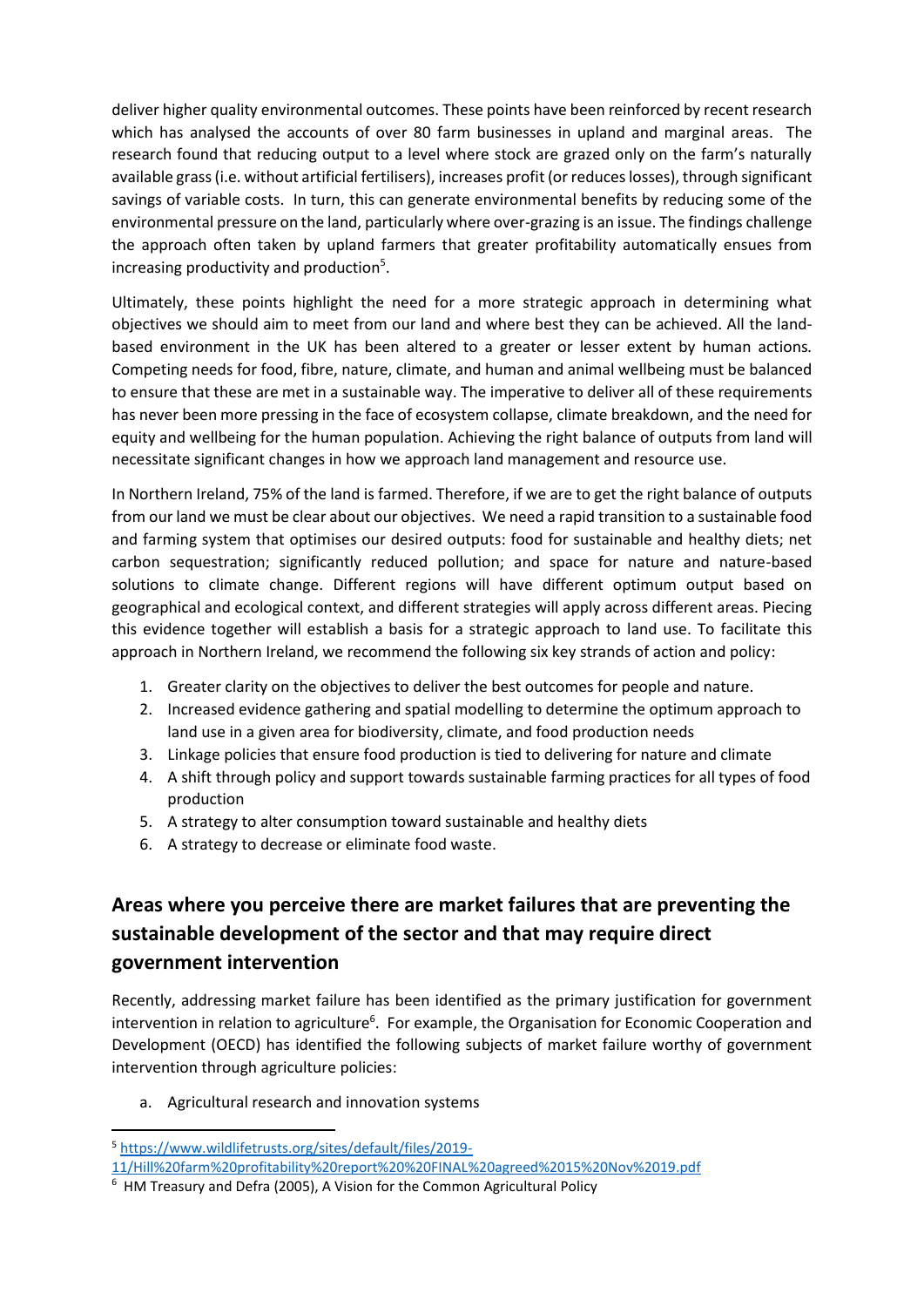- b. Investment in education and skills
- c. Investment in strategic physical infrastructure
- d. Support for elements of risk that cannot be absorbed by private risk markets or by farmers themselves
- e. Negative (e.g. pollution) and positive (e.g. biodiversity) externalities

Of these, the existing evidence base makes a robust case for why the central focus of any future policy should be on maintaining and improving the environment and the value of our natural capital (see annex 1).

#### Meeting domestic and international commitments

There are multiple policy drivers with an ambition to restore, protect and enhance the natural environment in Northern Ireland, from our contribution to meeting the UK's international commitments on climate change and biodiversity, to domestic commitments such as the Northern Ireland Environment Strategy, a forthcoming Climate Change Act and meeting the outcomes of Northern Ireland's Programme for Government. Delivering each of these goals will require significant changes in land use and land management. This has been recognised by a range of organisations and institutions including the Intergovernmental Panel on Climate Change (IPCC) and the Committee on Climate Change (CCC) who have highlighted the scale of change required in the land use sector in Northern Ireland1 to limit warming below 1.5c. Meeting international targets for biodiversity will also require a shift to sustainable land management, with many targets having implications for land use, land use policy and incentives. A new more ambitious framework for environmental support, funded to the scale of need and with a clear focus on the delivery of environmental public goods, provides a vehicle to secure these necessary changes across agricultural and rural land.

#### Addressing market failure

Future policy should focus on supporting the delivery of environmental and social goods and services which are provided by farming and land management that are not rewarded by the market. In terms of agriculture, the main environmental public goods that can be provided are biodiversity, high water quality, air and soil, a stable climate and resilience to flooding. Paying for public goods delivers a range of outcomes that society demands whilst also supporting farming and other land management processes. In many cases, farming and land management is crucial in delivering these, but current policy often fails to utilise the potential for delivering public goods through farming and land management.

There is a strong intervention logic to focus public money on the delivery of public goods, due to the high degree of market failure associated with environmental outcomes. The potential provision of environmental public goods through agriculture and other land management activities is high, however due to their inherently non-excludable non-rival characteristics, markets cannot secure a supply of these goods. This has led to widespread environmental degradation, from the decline of farmland birds, to reductions in water quality. Therefore, public money is vital to secure these environmental public goods, by effectively creating a market for them.

#### Improving farm business resilience, productivity & profitability

Research has shown that engaging in environmentally sustainable farming practises and entering agrienvironment schemes, can increase the economic stability of farm businesses at the same time as reducing the negative impacts of farming on the environment. Agri-environment schemes may help to reduce the effects of environmental hazards, such as climate shocks as well as providing a higher and more stable provision of natural pest control, through the adoption of practises to benefit the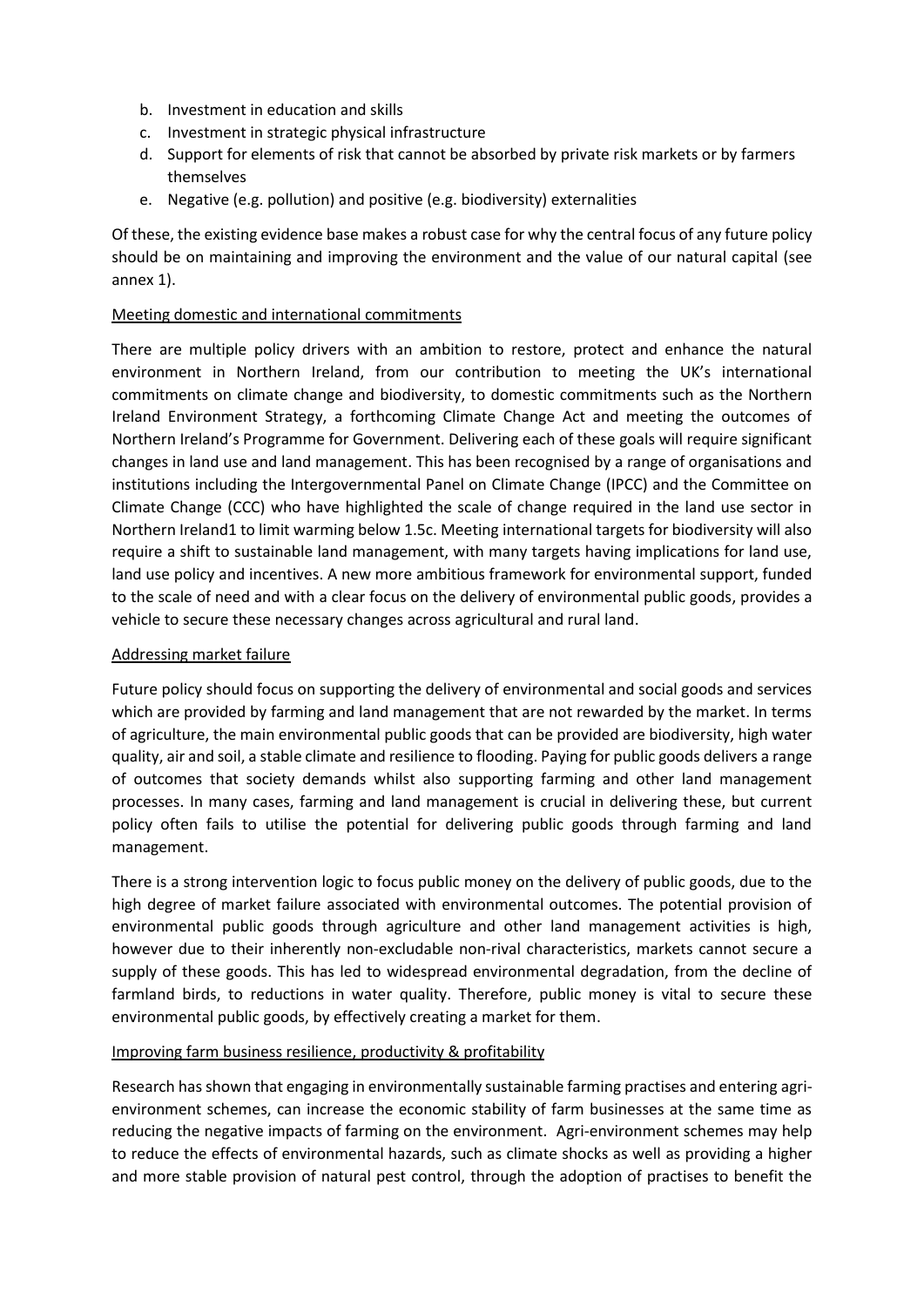environment and biodiversity. Finally, investment in land management through agri-environment schemes helps to provide an income that is independent of market volatility, thereby building resilience against external shocks. Investing in environmentally sustainable farming practises can also contribute to improving farm productivity, through the restoration of functional biodiversity such as pollinators and soil biota.

#### Investing in environmental land management – meeting the scale of need

The strongest arguments for long term continued investment in farming and land use is to pay for the delivery of public goods and to target other appropriate investments which enable businesses and communities to change and thrive in the future. To achieve this, environmental support schemes should form the bedrock of a new agriculture policy in Northern Ireland.

Previous agricultural policy responses aimed at addressing these market failures have established agrienvironment schemes that offer financial incentives to farmers to adopt practises that support biodiversity and the delivery of other ecosystem services. Whilst there are examples of these schemes delivering positive outcomes for nature and the environment, their ability to improve environmental indicators at scale has been limited. Furthermore, the available budget allocated for agri-environment support has never been enough to meet our current environmental objectives, regardless of scheme design or agreement quality. Recent research<sup>7</sup> estimates that for Northern Ireland to meet current environmental objectives through environmental land management an eight-fold increase in funding is required compared to current spending. This point is crucial for future environmental schemes to be capable of delivering environmental priorities at the appropriate scale.

#### **Figure 1.**

8

#### **Spending on environmental land management in 2015 compared to estimated environmental need<sup>8</sup>**



## **Game-changing improvements in biodiversity indicators in Northern Ireland**

<sup>&</sup>lt;sup>7</sup> Assessing the costs of Environmental Land Management in the UK Policy Briefing tcm9-449500.pdf [\(rspb.org.uk\)](https://ww2.rspb.org.uk/Images/Assessing%20the%20costs%20of%20Environmental%20Land%20Management%20in%20the%20UK%20Policy%20Briefing_tcm9-449500.pdf)

[https://ww2.rspb.org.uk/Images/Assessing%20the%20costs%20of%20Environmental%20Land%20Manageme](https://ww2.rspb.org.uk/Images/Assessing%20the%20costs%20of%20Environmental%20Land%20Management%20in%20the%20UK%20Policy%20Briefing_tcm9-449500.pdf) [nt%20in%20the%20UK%20Policy%20Briefing\\_tcm9-449500.pdf](https://ww2.rspb.org.uk/Images/Assessing%20the%20costs%20of%20Environmental%20Land%20Management%20in%20the%20UK%20Policy%20Briefing_tcm9-449500.pdf)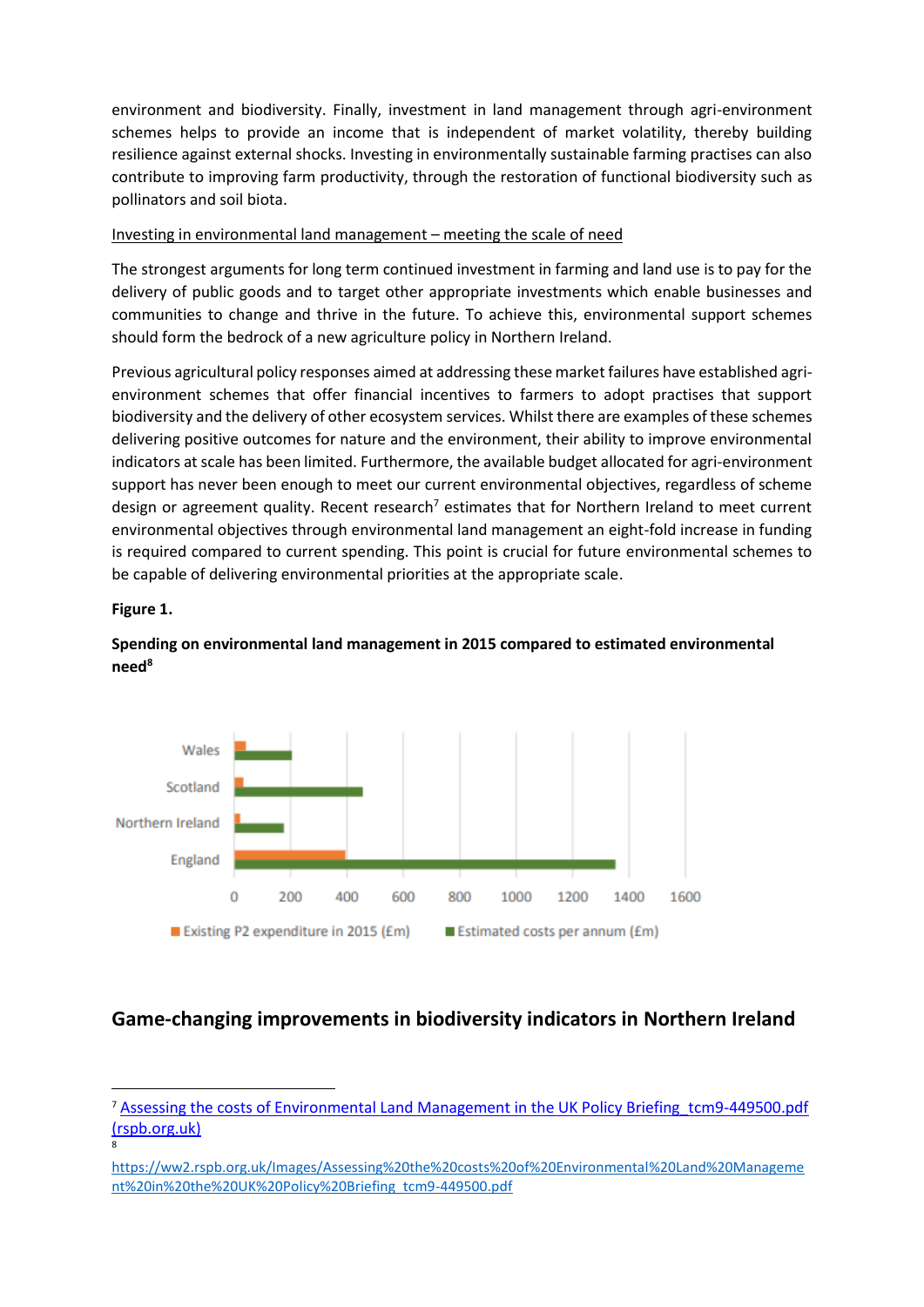To date, Northern Ireland has failed to respond to the nature crisis. The [2015-2020 NI Biodiversity](https://www.daera-ni.gov.uk/sites/default/files/publications/doe/natural-policy-biodiversity-strategy-to-2020-2015.pdf)  [Strategy](https://www.daera-ni.gov.uk/sites/default/files/publications/doe/natural-policy-biodiversity-strategy-to-2020-2015.pdf) was supposed to deliver a plan on how Northern Ireland could meet its local and international commitments to protect nature and ensure the environment can continue to support people and the economy. However, a [review of the Biodiversity Strategy](https://www.rspb.org.uk/about-the-rspb/about-us/media-centre/press-releases/rspb-ni-northern-ireland-biodiversity-strategy-failing-after-years-of-inaction/#:~:text=On%20the%20day%20that%20a,have%20not%20been%20adequately%20met.) by RSPB NI revealed that 83% of government commitments (35/42) set out in the strategy have not been adequately met. The consequence of this failure is reflected in reports demonstrating [declines in nature,](https://nbn.org.uk/wp-content/uploads/2019/09/State-of-Nature-2019-Northern-Ireland-summary.pdf) and the severe level of peatland [degradation](https://www.rspb.org.uk/about-the-rspb/about-us/media-centre/press-releases/peatland-restoration-is-vital-if-northern-ireland-is-serious-about-a-green-recovery/) (86%) across Northern Ireland.

Nature in Northern Ireland is in crisis . We are languishing  $229<sup>th</sup>$  [worst out of 240 countries](https://www.rspb.org.uk/globalassets/downloads/about-us/48398rspb-biodivesity-intactness-index-summary-report-v4.pdf) for the amount of nature it has left, [25% of bird species are at risk from extinction,](https://www.rspb.org.uk/our-work/conservation/projects/birds-of-conservation-concern-ireland/#:~:text=Puffins%2C%20swifts%20and%20kestrels%20are,on%20to%20the%20Red%20list.&text=Swifts%20are%20now%20Red%2Dlisted,of%20extinction%20on%20the%20island) [97% wildflower meadows](https://nbn.org.uk/wp-content/uploads/2019/09/State-of-Nature-2019-UK-full-report.pdf)  [are gone,](https://nbn.org.uk/wp-content/uploads/2019/09/State-of-Nature-2019-UK-full-report.pdf) 36% of the features in NI's Areas of Special Scientific Interest (ASSIs) are in [unfavourable](https://www.daera-ni.gov.uk/sites/default/files/publications/daera/ni-environmental-statistics-report-2021.pdf)  [condition,](https://www.daera-ni.gov.uk/sites/default/files/publications/daera/ni-environmental-statistics-report-2021.pdf) and just [1 out of 21 lakes are in good ecological](https://www.daera-ni.gov.uk/publications/northern-ireland-water-framework-directive-statistics-lake-quality-update-2020) condition.

Just as climate change negatively effects biodiversity - indeed along with agricultural change is a [key](https://nbn.org.uk/wp-content/uploads/2019/09/State-of-Nature-2019-Northern-Ireland-summary.pdf)  [driver of biodiversity decline](https://nbn.org.uk/wp-content/uploads/2019/09/State-of-Nature-2019-Northern-Ireland-summary.pdf) - so too can action to enhance biodiversity aid action to mitigate and adapt to climate change. Take for example peatlands. Recent analysis carried out by RSPB NI and DAERA demonstrates that restoration on peatland sites such as the Garron Plateau and [Montiaghs](file:///C:/Users/jonathanbell/Downloads/xlii%20https:/www.rspb.org.uk/about-the-rspb/at-home-and-abroad/northern-ireland/policyinnorthernireland/valuing-our-peatlands/) Moss has the potential to create jobs, increase flood mitigation, increase biodiversity, and store significant amounts of carbon, with estimates showing that for every £1 spent on restoration providing £3.91 in return benefits.

Future agriculture and land management policy will have a crucial role to play in arresting the ongoing decline in nature and the environment in Northern Ireland. As stated above, reforming agriculture policy to focus on environmental public goods will play a pivotal role. This should include the roll out of ambitious environmental land management schemes funded at the scale of need focusing on the delivery of public goods as opposed to paying to minimise negative externalities. Robust regulation will also be essential to ensure that farmers are meeting a baseline set of standards that society expects.

Alongside public investment in the environment, there is a role for the market and supply chain to help incentivise sustainable management of nature and the environment. One mechanism which can help in this regard is certification e.g. organic, Fairtrade. However, until recently there has been no verified standard with a specific focus on providing benefits to nature.

*Fair to Nature* is a biodiversity farming standard that requires farmers to create and/or actively manage a specified range of high-quality wildlife habitats, and manage their soils, livestock and crops in ways which support nature. The *Fair to Nature* approach supports sustainable food and farming and is based on scientific evidence which demonstrates that the required quantity and quality of habitat leads to a significant increase in biodiversity.

In terms of biodiversity, the standard requires farmers to dedicate at least 10% of their farmed land to managed habitats. This includes the positive management of existing features of environmental value and the creation of new ones to meet the 10% threshold, including wildlife rich boundaries, wet features and semi natural habitats. Furthermore, the standard supports the adoption of additional regenerative farming practises aimed at achieving emissions reductions, water protection, soil husbandry, nutrient management, livestock husbandry and sustainable feed and progressive Integrated Pest Management to minimise pesticide use. In the future, environmental land management schemes should incorporate many elements of *Fair to Nature*, in terms of biodiversity provision and wider sustainability goals. Furthermore, the adoption of a standard like this helps to demonstrate to consumers and the supply chain, that farm businesses are contributing to the delivery of high-quality environmental outcomes. There are opportunities for the agri-food sector to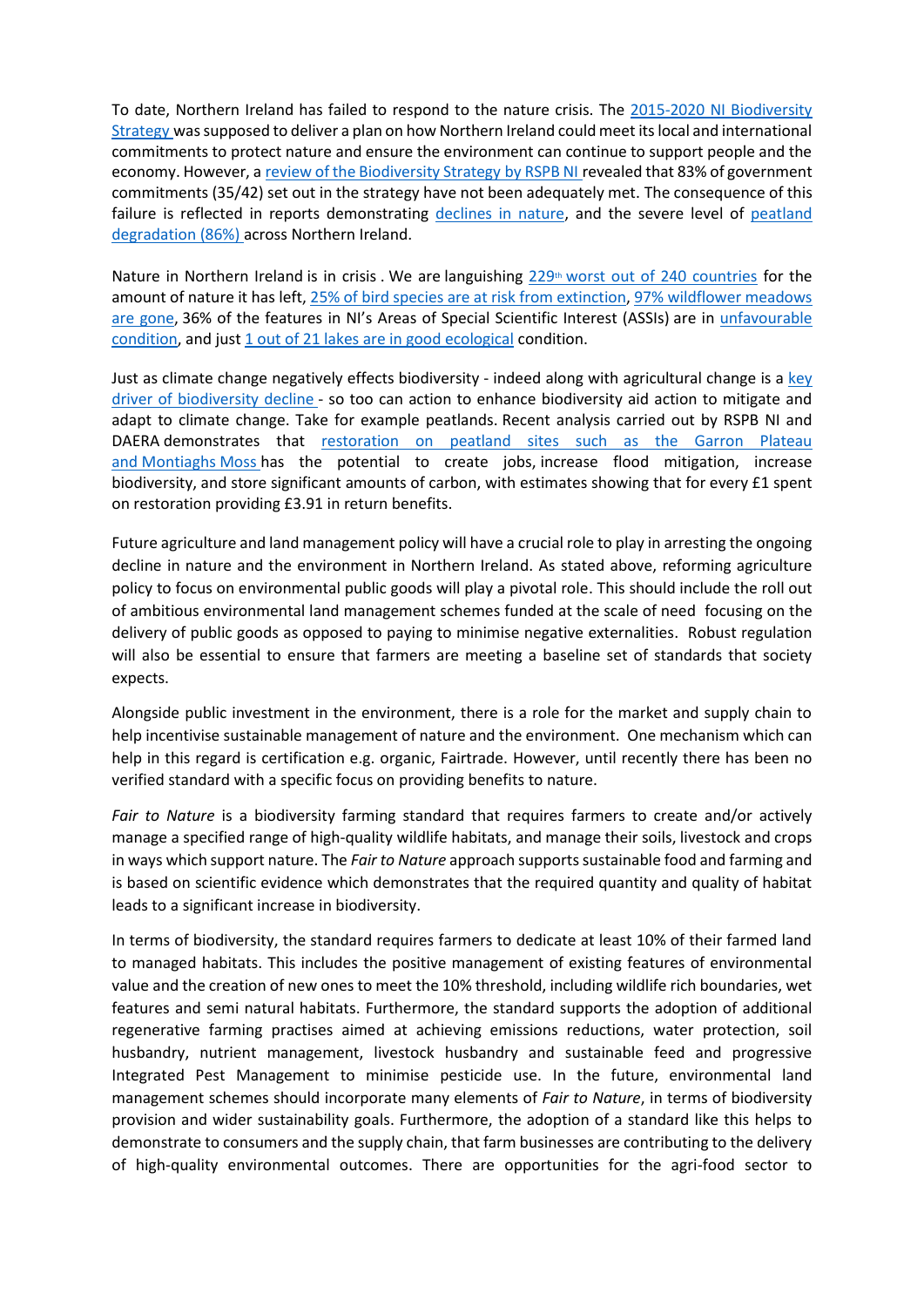encourage the adoption of standards such *Fair to Nature*. This will not only help deliver environmental outcomes at the farm scale but will provide a market reward to those farm businesses that are delivering measurable benefit to nature and the environment. This will be essential to ensuring that any attempts to promote the Agri-Food sector based on a brand of sustainability are genuine and authentic.

### **Climate change and a journey to net-zero**

In Northern Ireland, agriculture and land use has a vital role to play in reducing Northern Ireland's Greenhouse Gas Emissions and in delivering greater carbon storage and sequestration from our land. Achieving ambitious GHG reductions from agriculture remains a significant challenge, but one that must be overcome; 'business as usual' is not an option. It will take ingenuity, innovation and, ultimately, a transformational change in how we farm and manage our land. But with this, there is much to be gained alongside reductions in GHG emissions. Farming can simultaneously deliver improved water and soil quality, flood mitigation and help restore nature whilst supporting a more productive and resilient food system. We must avoid the false narrative that climate action will harm the interests of farming. In fact, many actions to reduce a farm's carbon footprint can also make economic sense.

In developing agricultural mitigation strategies, the potential impact on nature and the wider environment must be considered, with the focus being on delivering interventions which have proven climate benefits and as a minimum have no negative impact on biodiversity or resource protection. Climate mitigation strategies which can maximise several positive outcomes should be prioritised<sup>9</sup>, particularly those which focus on the implementation of on farm nature-based solutions. Again, adopting a strategic approach to land use in Northern Ireland will be important in meeting climate ambition (see response above).

#### Building knowledge

To achieve net zero targets, farmers must be inspired to be part of the solution, however in order to achieve meaningful change, then there is a need for enhanced knowledge. This knowledge need should be targeted at farmers, as well as policy makers, researchers, advice providers, supporting sectors to agriculture and the wider industry. Carbon management on-farm is complex and multifaceted; there is a need to develop understanding of the core theory around greenhouse gas emissions from agriculture and the mechanisms through which change is possible. This knowledge needs to be combined with the innate knowledge of farmers to develop solutions that are meaningful and sustained for the long term. There is also a need for enhanced communication and knowledge sharing. This can include the development of demonstration farms, carbon benchmarking discussion groups, one to one advice (that continues over a sustained time period) and group workshops to evaluate different mitigation strategies.

The knowledge that is developed also needs to be consistent in its message. As such, there is a need to upskill the current advisory sector, including those supporting sectors that do not currently view themselves as experts in agricultural greenhouse gas mitigation (for example vets, agronomists, financial providers, conservationists and ecologists). This will enable consistent messages to be flowing back to the farming community and may also help with some of the commonly held perceptions around the opportunities for low carbon farming. There is also a need to educate our

<sup>9</sup> Crane E, (2020) Sustainable climate change mitigation in UK agriculture. A review of evidence for the RSPB.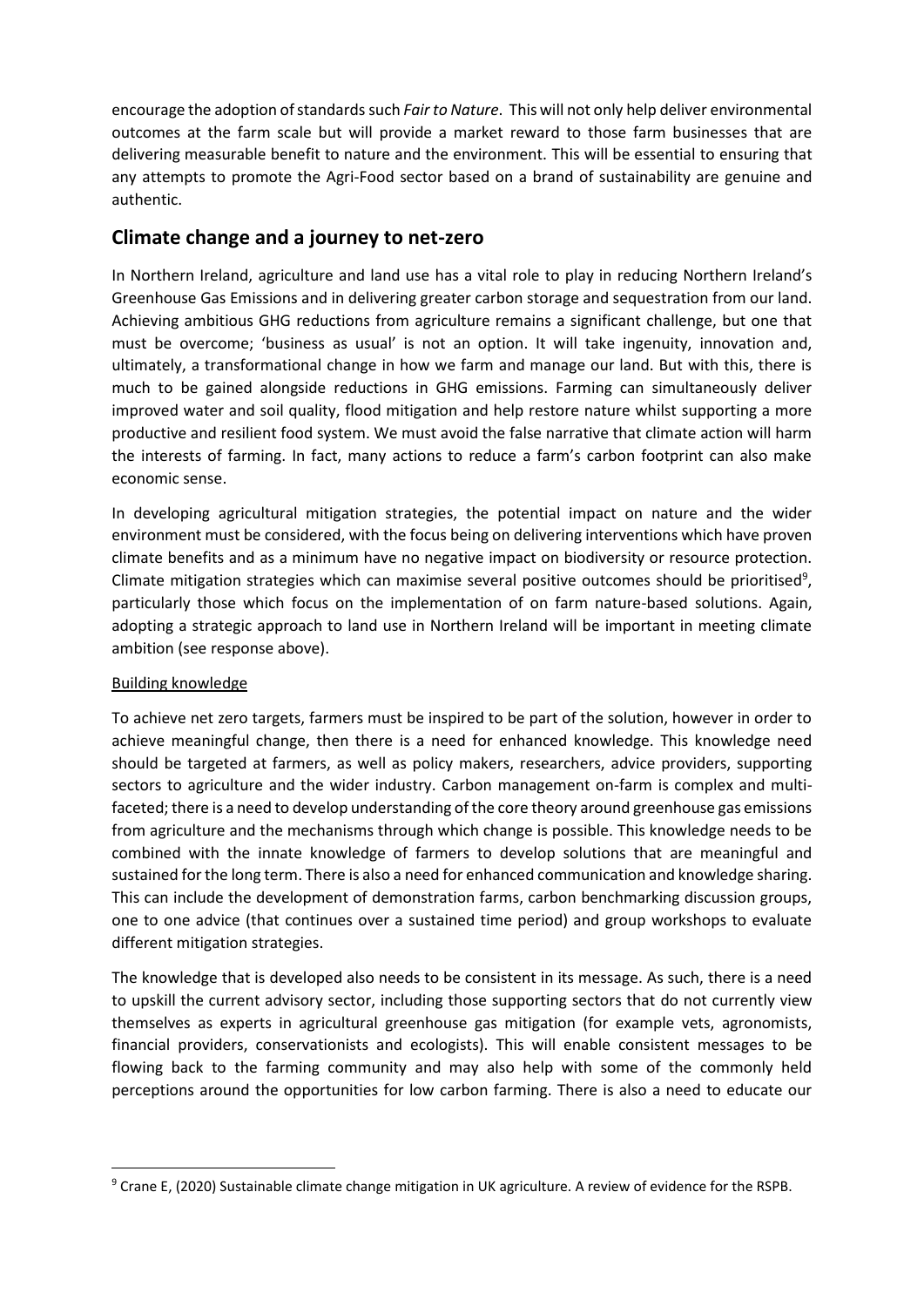future farmers and advisory industry, through integration of carbon into the curriculum of our agricultural colleges and universities.

#### Carbon auditing

Recently, there has been a growing emphasis on carbon auditing as a means to reduce emissions at the farm scale. However, carbon foot-printing is complicated. The inherent variability of agricultural emissions and carbon stocks due to the intricacies of biological systems, and the impact of climate, soil type, topography, and vegetation from region to field scale results in a level of scientific uncertainty and makes measurement problematic with a significant knowledge gap on the effect of sustainable farm practices. However, metrics are something that are fundamental to not just identifying solutions, informing research and driving technological change but also providing a mechanism to document the impact of what the industry is doing. As such, although no carbon footprinting tool is perfect, they allow a unique insight into on-farm activity and provide a baseline from which improvements can be drawn.

Currently uptake of carbon accounting by farmers is limited. Farmers who are completing carbon footprinting generally are doing so due to a request from a supply chain or processor, rather than as an opportunity to evaluate current performance. However, this is changing, and more farmers are starting to trial software and look at the scope of current tools to fulfil their needs.

A current issue however is around the lack of consistency within metrics. There are various tools available, which vary in terms of their inclusion of various inputs, and the assumptions that are made, as well as the levels of accuracy within the data. While different tools offer a variety of user interfaces to allow farmers to be able to choose the platform that most suits their needs, there is a clear need to develop a set of standards that all foot-printing tools adhere to; this would ensure that if the same data was entered into two different calculators, the same result would be produced. This consistency is a key need if we are to inspire farmers to engage with carbon foot-printing in a positive way and see the value of it.

### **Opportunities for intra-sector trading of carbon**

As well as public investment in sustainable land management, there are opportunities for private carbon and other ecosystem services markets to develop in Northern Ireland. Expanding the funding available to drive restoration of the natural environment will need private sector and non-Governmental finance. Recent Natural Capital Assessments of two peatland sites in Northern Ireland has highlighted the potential importance of private investment in sustainable land management, not only in delivering significant returns on investment for environmental restoration, but also in providing market reward to farmers and land managers delivering this work. There are opportunities to ensure that private investment in sustainable land management is increased. This could be facilitated by:

• The introduction of quantifiable long-term objectives for environmental restoration to facilitate market creation, by driving up demand for resource efficient processes, rewarding investment in natural systems, and penalising or prohibiting practices which degrade the natural environment.

• Developing a better understanding of the quality and extent of natural infrastructure assets, as well as capital and maintenance spending needed – with a role for asset registers and corporate natural capital accounting.

• Creating an investment programme and a catchment-based approach allowing for more joined up work from the tops of hills to the sea – using the power of mapping and local data to inform and direct where public payments should be invested and new markets created for greatest benefit.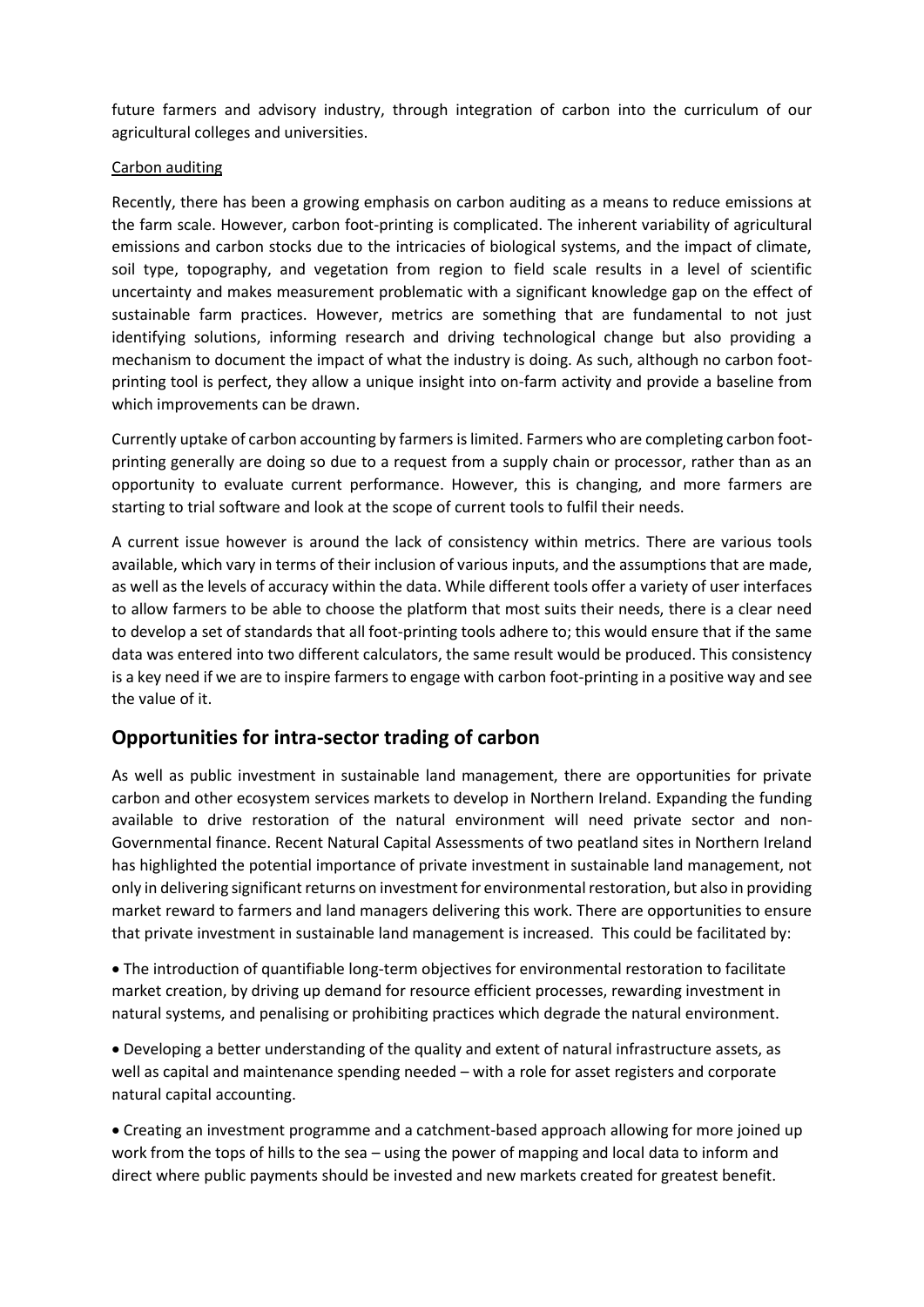• On the supply side, providing land managers with the confidence that investment in nature will be recognised, through long-term contracts and markets.

• On the demand side, giving potential buyers—such as developers, utilities and local authorities – confidence in the product they are buying

### **Research and development**

There needs to be significant investment in research and education to develop opportunities for positive environmental management in agriculture. Transitioning to a new approach of profitable, resilient farming based upon environmental protection and restoration, will require a significant shift in perception, and a greater level of knowledge and understanding for all involved. To get there, research and education will be key. Sustainable approaches to agriculture must be embedded throughout all stages in education and professional development, whilst research should focus more clearly on helping to facilitate a transition to agroecological farming practises. We need to move away from our current siloed approach, where positive environmental management is viewed as an option, and in many cases a restriction, rather than an essential part of a thriving business. The need is pressing and urgent to incorporate positive environmental management throughout all aspects of agricultural production. Educational providers and research institutions should reflect this, embedding sustainability throughout all of their programmes. This will help change the narrative around farming and the environment, with the win-win benefits of positive environmental management being acknowledged, accepted and most importantly implemented as part of best practise